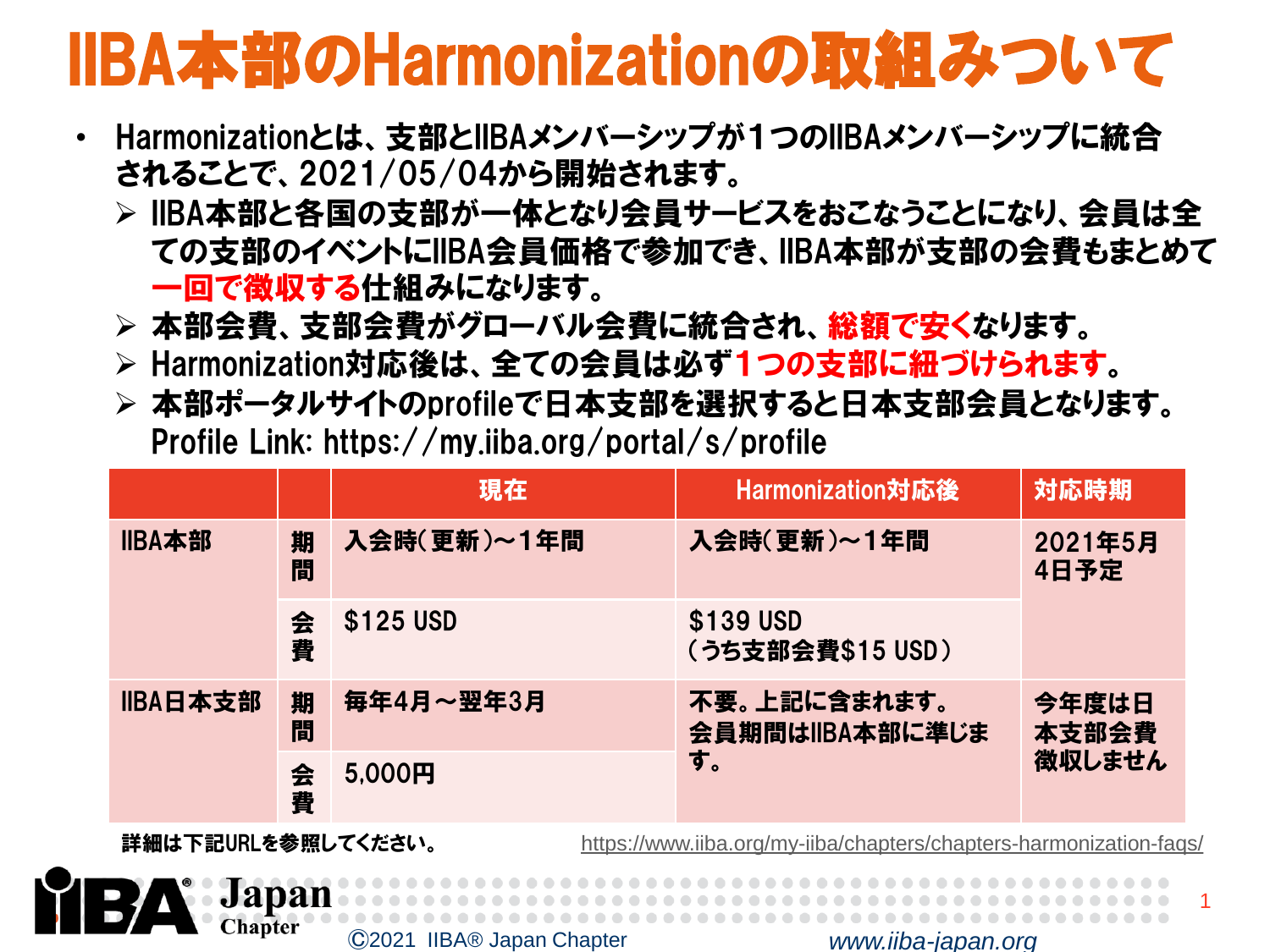

### IIBA Membership Harmonization

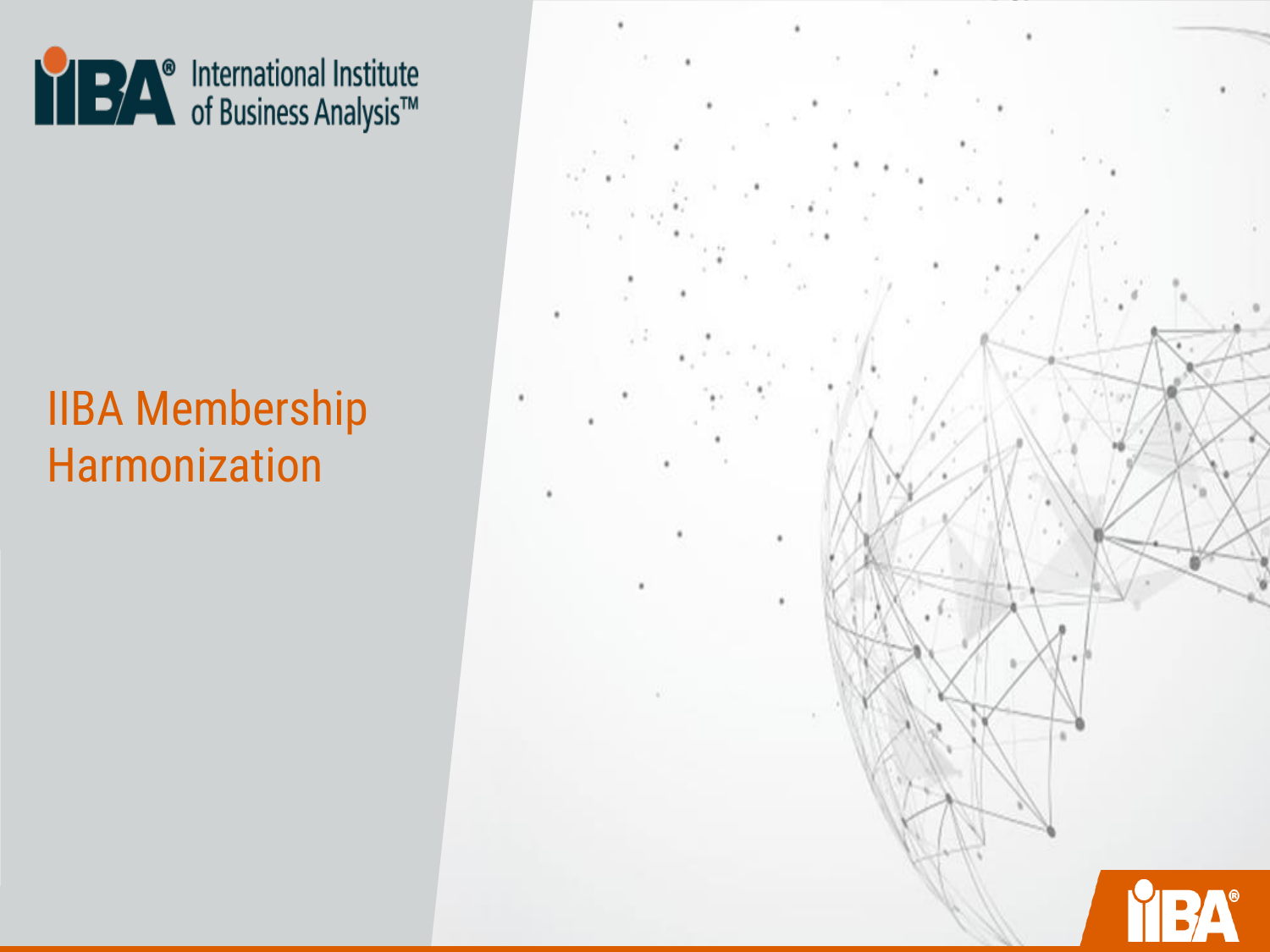### **Overview**

What does Harmonization Mean?

- IIBA Chapter and Global Membership will come together into ONE IIBA Membership
- Access all 120+ Chapters
	- All Chapter content & events
	- Expand your ability to connect and engage within the IIBA community while learning from experts from around the world
- Connections: IIBA's global online community
- Retain access to all existing Membership benefits
- Access your new benefits May 4, 2021

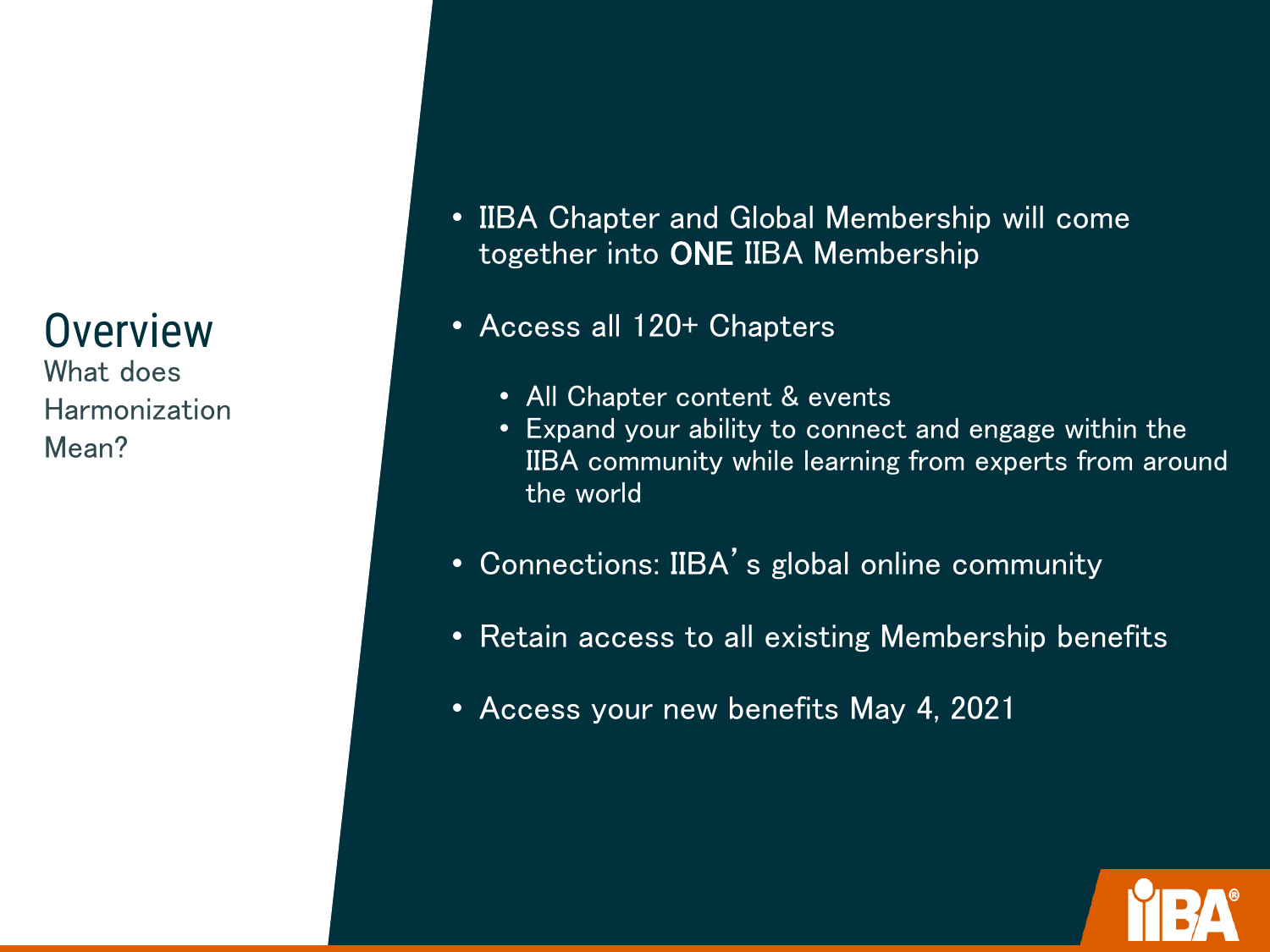### Membership Structure Changes

| <b>Global</b><br><b>Region</b> | Current Fee $\begin{vmatrix} \text{Average} \\ \text{Chapter Fee} \end{vmatrix}$ |         | Fee  | <b>Activation   Total Current</b><br><b>Fees</b> | <b>New</b><br><b>Global Fee</b> |
|--------------------------------|----------------------------------------------------------------------------------|---------|------|--------------------------------------------------|---------------------------------|
| #1                             | \$110                                                                            | \$22.87 | \$15 | \$147.87                                         | \$139                           |
| #2                             | \$75                                                                             | \$4.21  | \$10 | \$89.21                                          | \$89                            |
| #3                             | \$50                                                                             | \$3.56  | \$5  | \$58.56                                          | \$55                            |

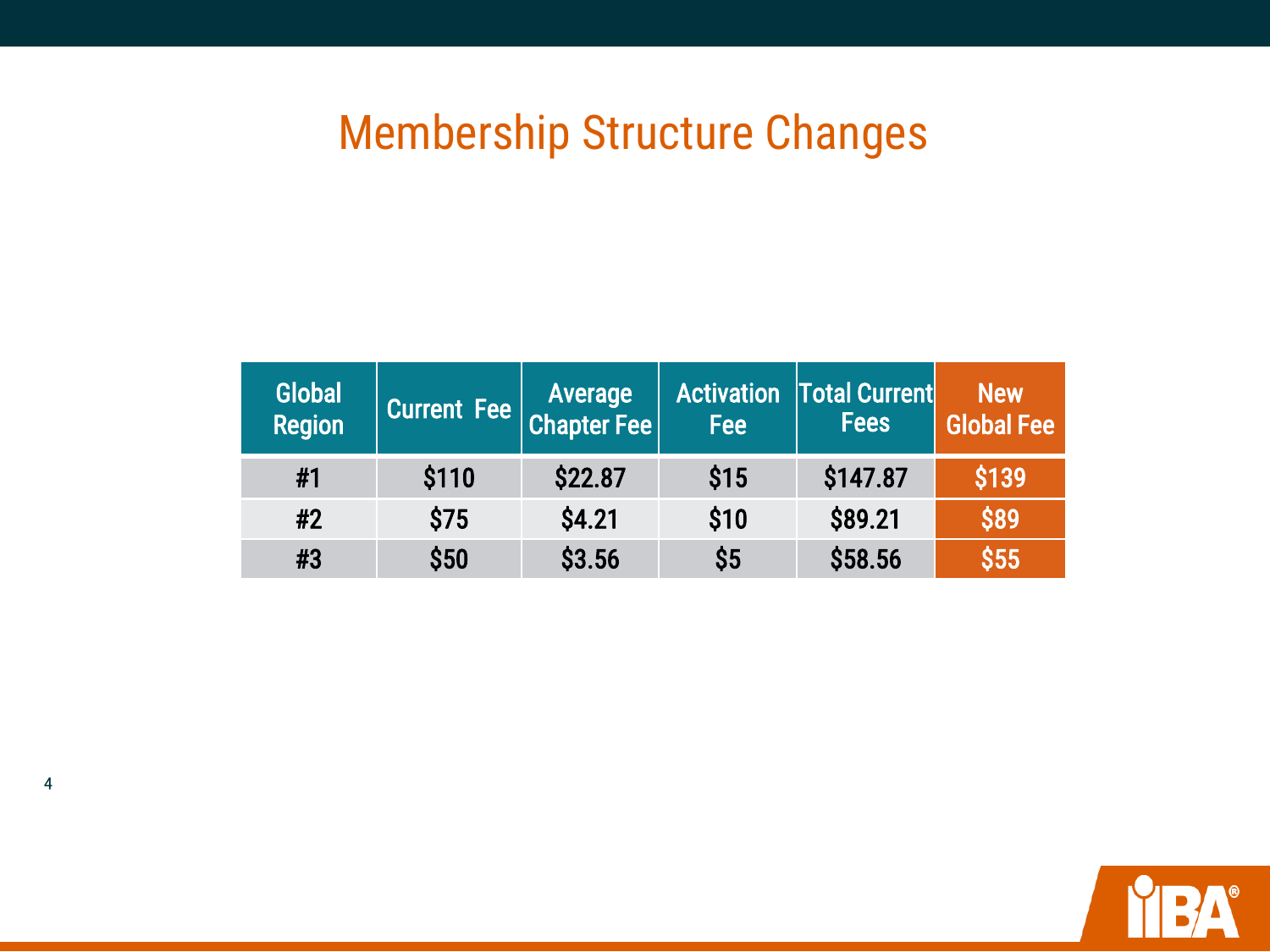### IIBA Benefits



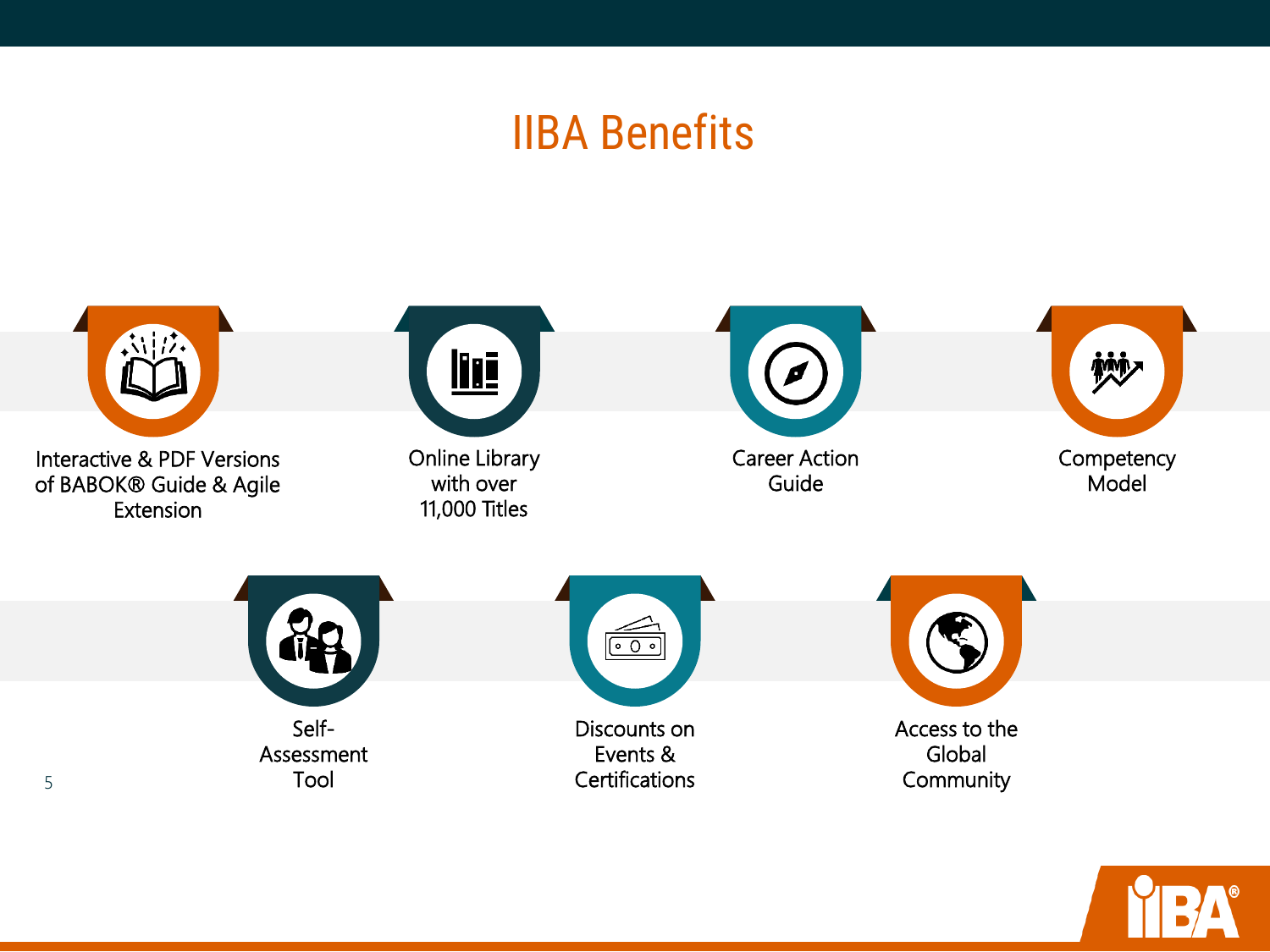### Attend ANY Chapter Event Worldwide



You have access to every Chapter Event as a Member



Uniting a community

of professionals to

business outcomes

achieve better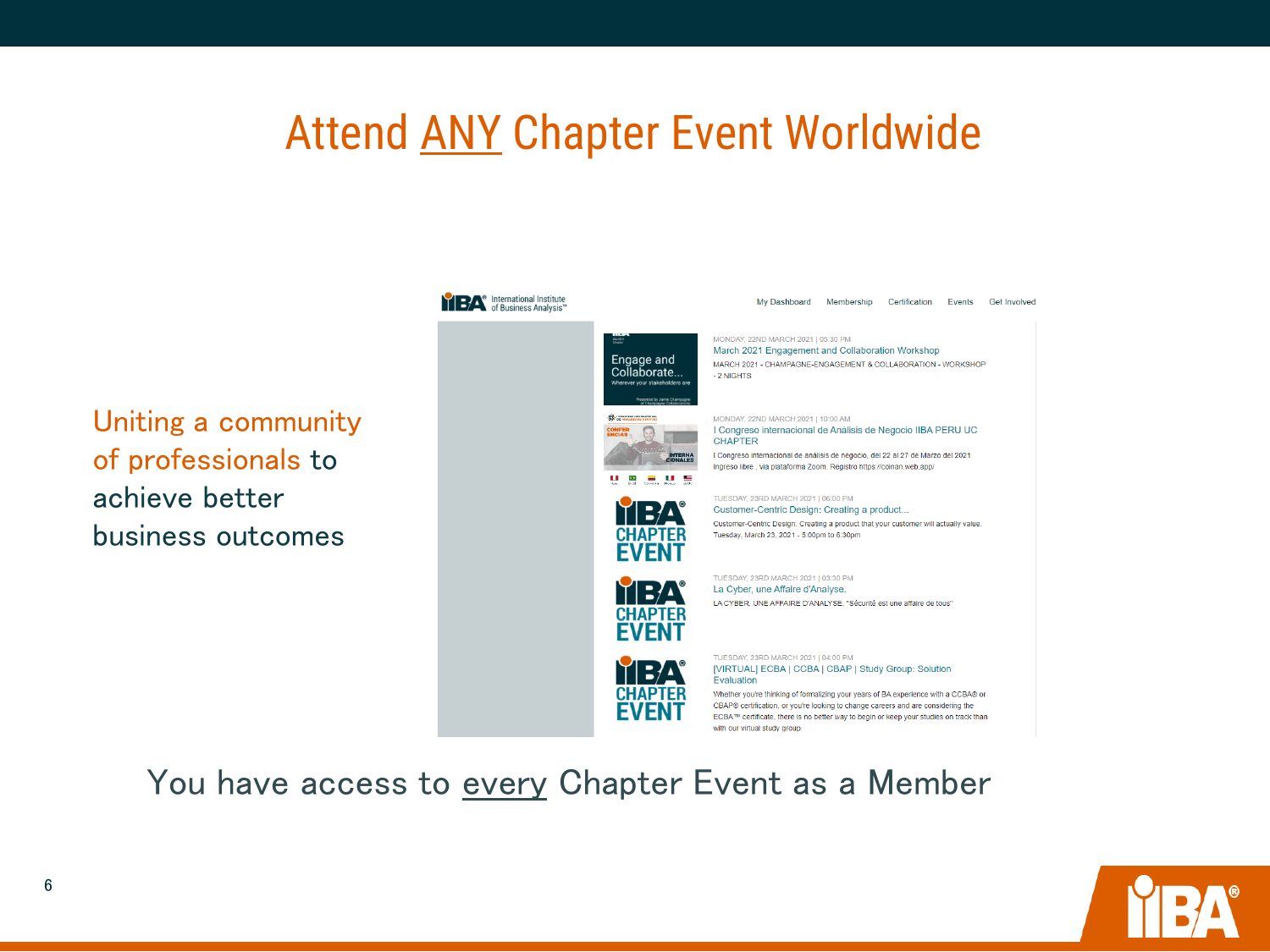### Connections: The Online Global Community





#### Virtual Events

- Robust content catered to the global community
- Global time slots



#### Coming Soon

- Online study sessions
- Mentoring program



#### Enabling a Sense of Community

95% of Chapter websites will be available with Single Sign-On to easily access Chapters around the world

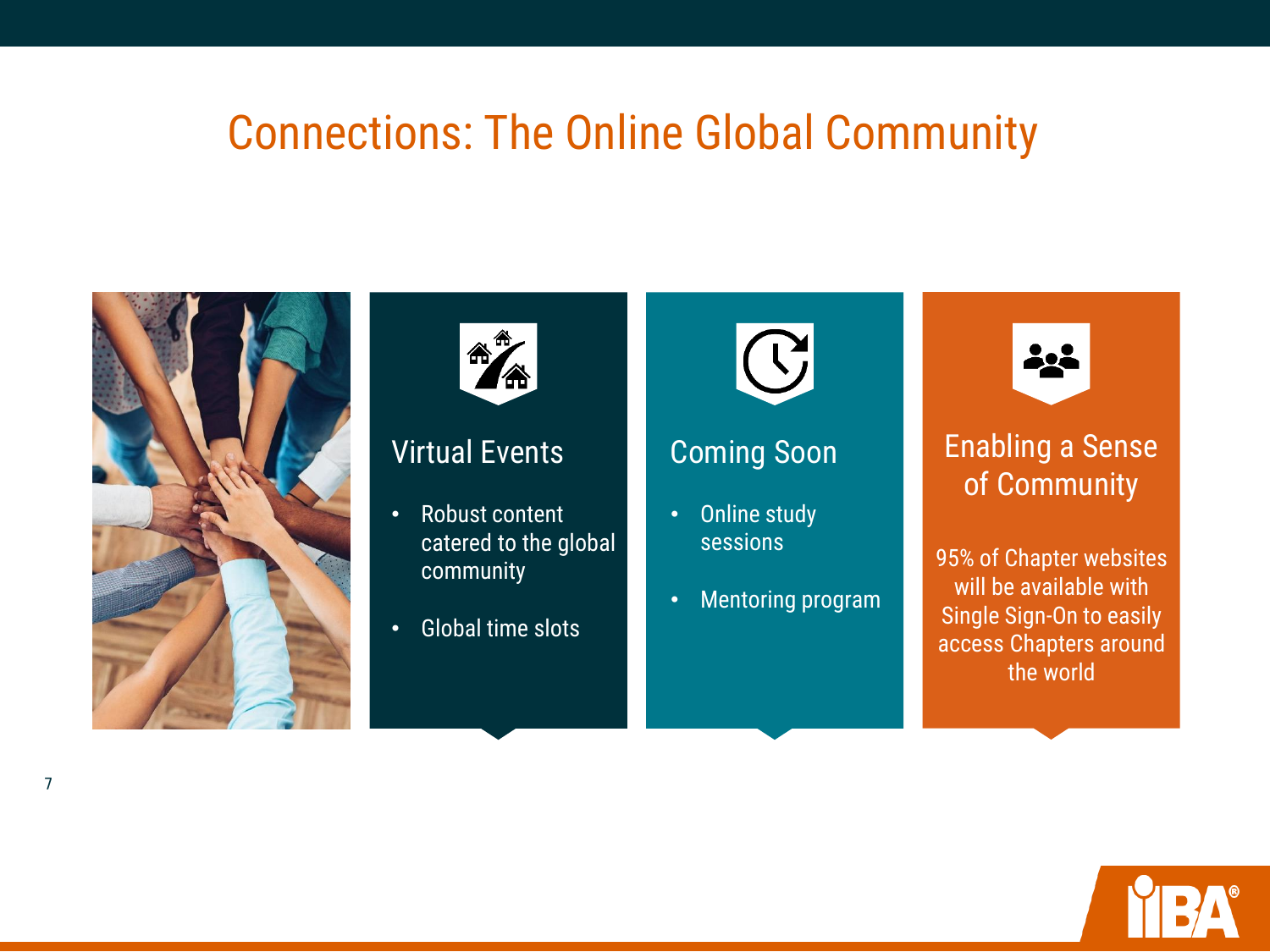### What Do You Need To Do?

- Confirm your Chapter selection and address are up-to-date in your profile.
- This will help IIBA officially assign your Chapter when your Membership is upgraded in May.
- Profile Link: https://my.iiba.org/portal/s/profile



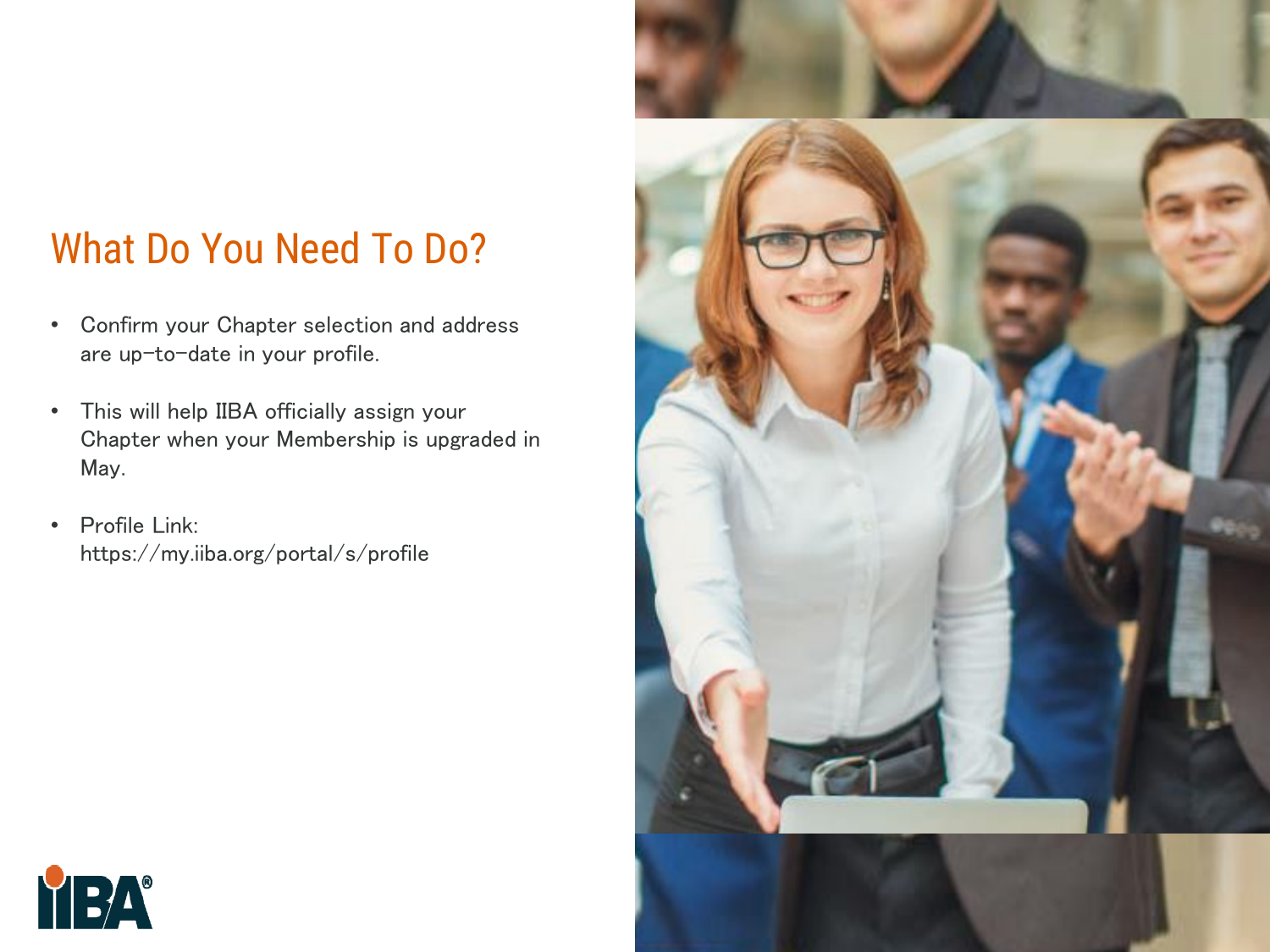

### Harmonization Recap



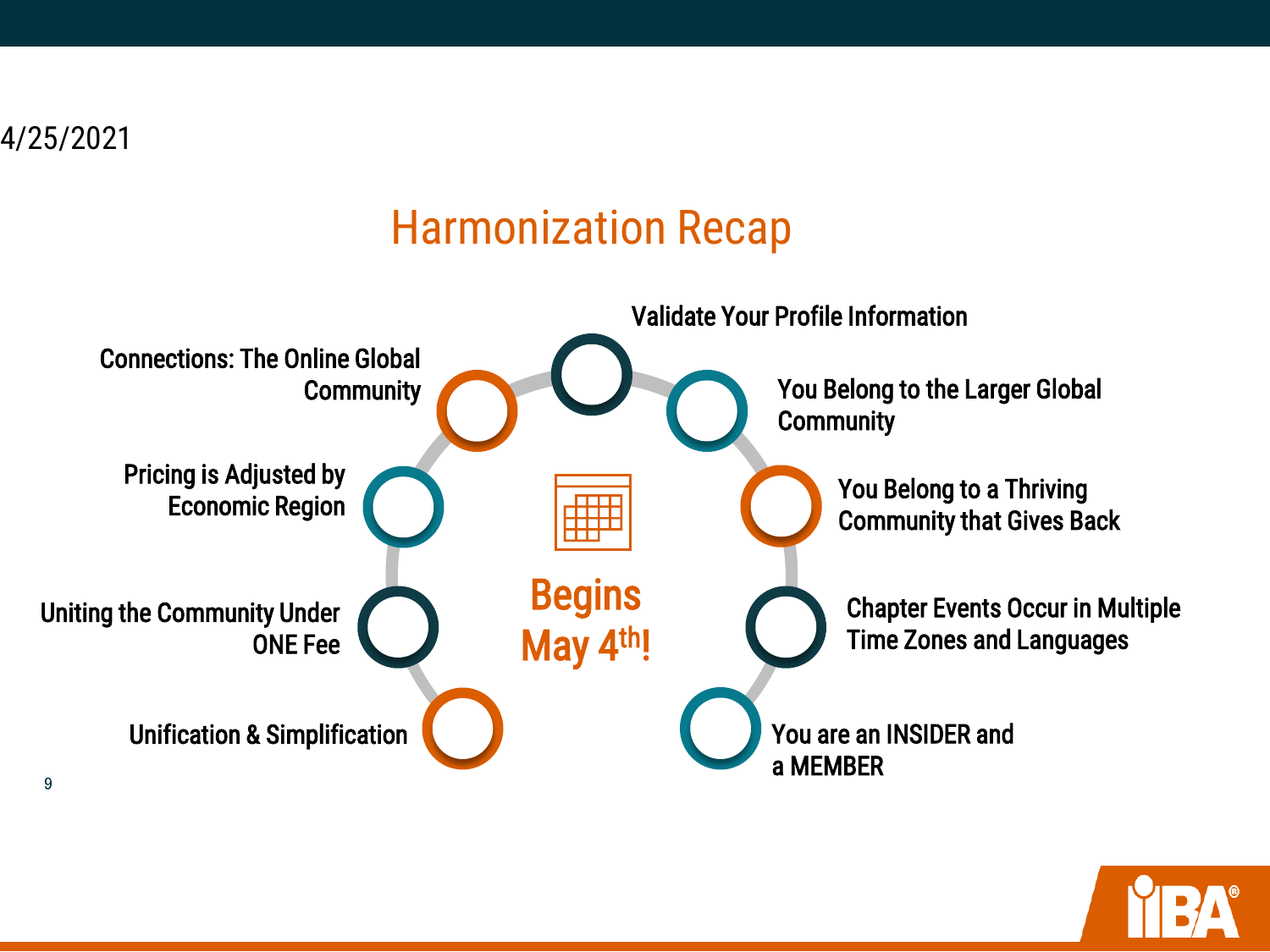# **iiba.org/harmonization**